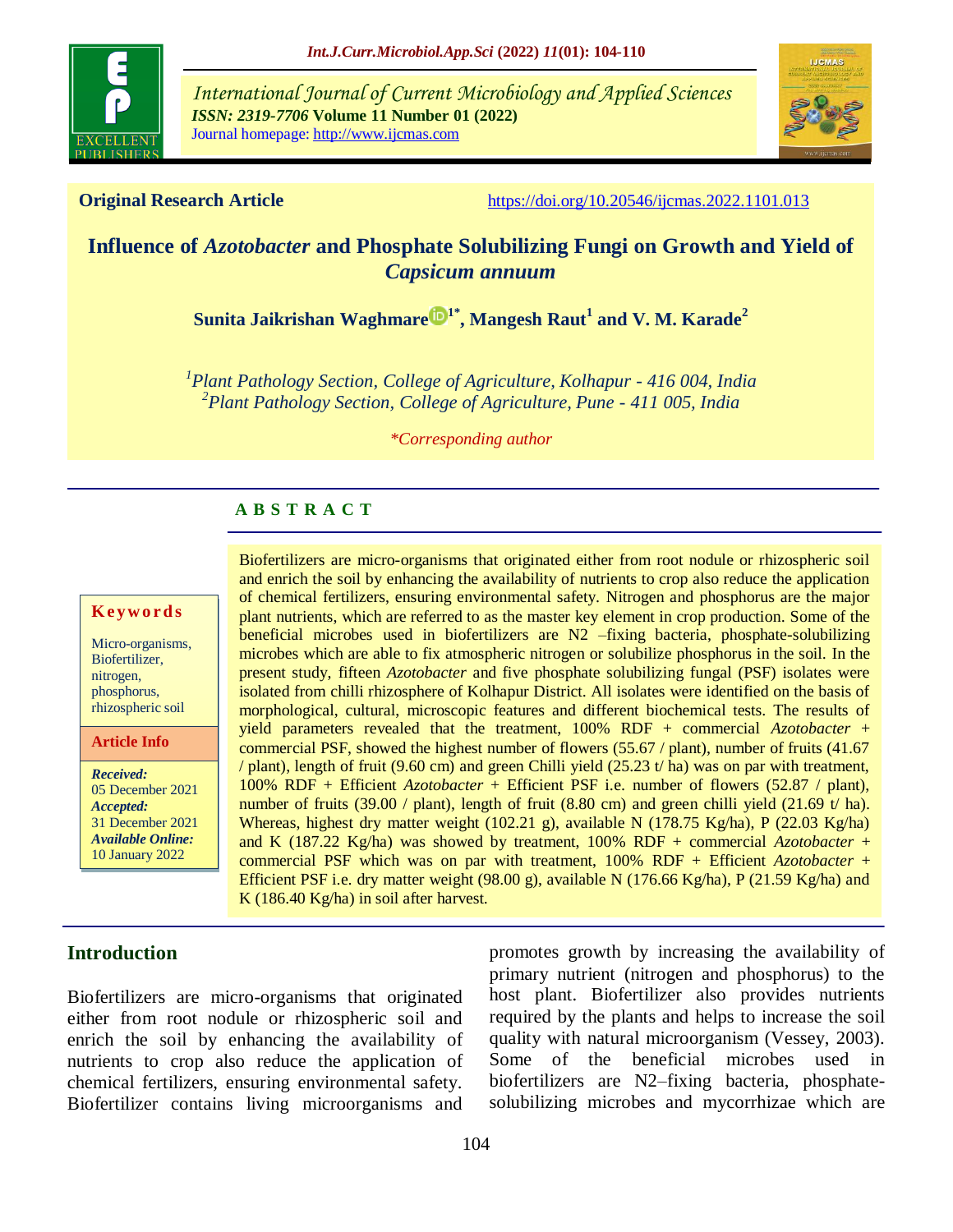able to fix atmospheric nitrogen or solubilize phosphorus in the soil (Subba, 1999). Microorganisms are extensively used as biofertilizers in agricultural practices. The biofertilizers are the live or contain latent cell of beneficial microorganisms, which augment the availability of nutrients to the plants. The beneficial micro organisms are *Rhizobium, Azotobacters, azospirillum, cyanobacteria, phosphobacteria, Aspergillus, Penicillium and mycorrhiza.* Among these Azotobacters and phosphate fungi play major role in the supply of nutrients and in the plant growth promoting activities. The multiplied artificially and incorporated into the agricultural lands in the form of biofertilizers. A lot of research work is available on the biofertilizers in agriculture practices. Nitrogen and phosphorus are the major plant nutrients, which are referred to as the master key element in crop production.

Chilli (*Capsicum annuum* L.) is a popular vegetable and universal spice crop, widely cultivated throughout temperate, tropical and sub tropical countries. It is an essential and indispensible item in every kitchen because of its pungency, spice taste, appealing odour and flavor. Green chillis are high in rutin, which is used extensively in pharmaceuticals (Purseglove, 1977). Nutrient management is one of the most important factors to improve the productivity of chilli.

Continuous indiscriminate and imbalance use of chemical fertilizers results in environmental pollution by damaging soil and water resources as well as less nutrient uptake efficiency of plants, resulting in decreasing yield consequently. In the last decades many micro organisms have been used in the form of biofertilizers. *Azotobacter* is a free living, aerobic, nitrogen fixing, non-symbiotic heterotrophic bacteria found in soil which can fix an average 20 kg N/ha/year. Some species of *Azotobacter* are associated with some plants (Kass *et al.,* 1971). *Azotobacter* also produces biologically active copounds such as phytohormones like auxins (Ahmad *et al.,* 2005) thereby stimulating plant growth (Oblisami *et al.,* 2005), (Rajaee *et al.,* 2007). Phosphorus is abundant in soils in both organic and inorganic form but it is unavailable to plants. It is a greater part of soil phosphorus (approximately 95- 99%) is present in the form of insoluble form; dominant in alkaline soil and unable to utilize by the plants (Lee *et al.,* 2005). Under in vitro conditions, the dissolution of inorganic phosphorus by microbial communities such as fungi, bacteria and other is common. The heavy use of inorganic fertilizers in chilli pollutes environment, whereas biofertilizers alone cannot meet the crop's nutrient requirement.

As a result, an appropriate ratio of biofertilizer and chemical source of the inputs is required to achieve quantity and quality of chilli and also improving soil quality. Keeping in this view the present investigation was undertaken to find out influence of *Azotobacter* and phosphate solubilizing fungi on growth and yield of chilli.

# **Materials and Methods**

The experiment was undertaken during the summer season at Department of Agronomy, Rajarshee Chhatrapati Shahu Maharaj College of Agriculture Kolhapur during the year 2020-2021. Fifteen *Azotobacter* and five phosphate solubilizing fungal (PSF) isolates were isolated from chilli rhizosphere of Kolhapur District. All isolates were identified and selected efficient strains on the basis of morphological (gram staining, cell shape, cell arrangement, stain colour, motility test, KOH test), cultural (colony colour, shape, structure, margin, elevation, size), microscopic observations and different biochemical test *viz.* methyl red test, catalase test, starch hydrolysis, geletine hydrolyase, gas production, H2S production, oxidase test, N fixing and P solubilizing ability respectively. The two efficient strains of *Azotobacter* and phosphate solubilizing fungus resp. were identified, Azoto 1 & PSF-1 used by PG student. The effect of strains was at par so I have done research on Azoto 2 & PSF 2. The expt. was laid out in Randomized Block Design with three replications and eleven treatments (Table. 1). Seeds of Phule Jyoti were sown on raised beds and seedlings were grown.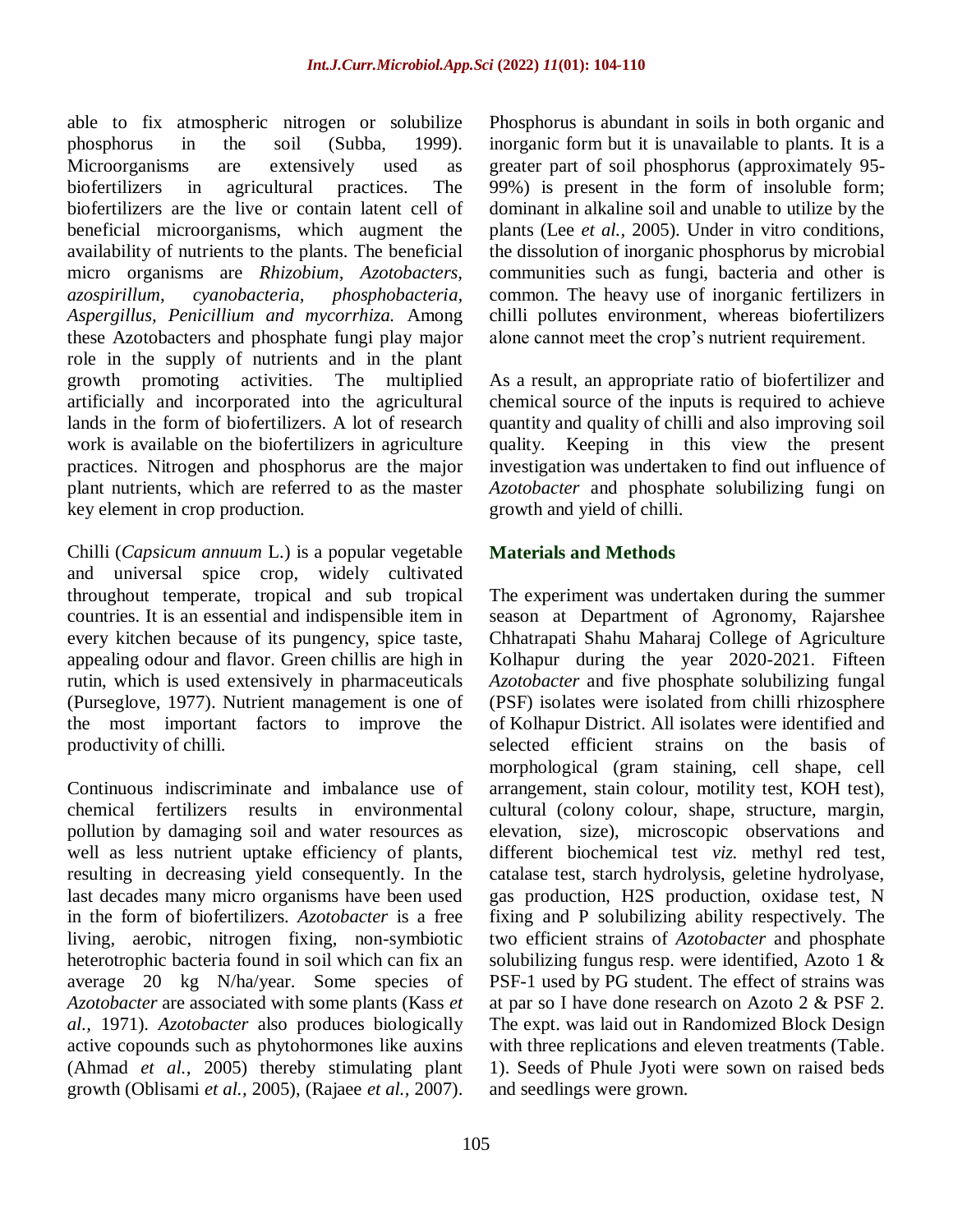Roots of healthy seedlings of chilli were treated in the talcum based fungal inoculums for a half an hour by using seedling root dip method. After that seedlings were treated with lignite based *Azotobacter* inoculums of isolate for a half an hour as per treatment.The seedlings were grown in field on raised beds and transferred to field treated with culture by root dip method as per treatments**.** As per the plan of layout treated seedlings transplanted in respective plots. Data are recorded and analysed statistically.

#### **Results and Discussion**

The experimental results (Table 1) revealed a number of features on growth, yield attributing parameters and yield of chilli. The data represented in Table 1 specified that the seed germination, plant height, leaf area, number of branches and plant spread were significantly increased when seedlings were treated with *Azotobacter* and phosphate solubilizing fungi as compared to single inoculation and uninoculated control. The treatment 100% RDF + commercial *Azotobacter* + commercial PSF showed highest (91%) germination was at par with treatment 75% RDF + Commercial strain of *Azotobacter* + Commercial strain of PSF (87.33%). while the lowest seed germination 68.33% was observed in treatment control with RDF. The results are in conformity with Sandeep *et al.,* (2011), observed increase in seed germination in *Amaranthus gangaticus* with maximum length of plumule and radicle when inoculated with *Azotobacter chroococcum* as compared to uninoculated control. Nagaraj *et al.,* (2016) observed that the seeds treated with Penicillum sp. for 6 hr. showed maximum seed germination i.e. 85.75%, 85.75% and 83% as compared to control 72.75%, 70% and 77% in pearl millet, brinjal and tomato, respectively. The treatment, 100% RDF + commercial *Azotobacter* + commercial PSF, showed the highest plant height (61.38 cm), leaf area (24.82 cm2), number of branches (17.70 / plant) and plant spread (33.97 cm) at 60 DAT which was on par with treatment, 100% RDF + Efficient *Azotobacter* + Efficient PSF i.e. plant height (56.64 cm), leaf area  $(23.50 \text{ cm}^2)$ , number of branches  $(16.30 / \text{plant})$  and plant spread (31.25 cm). Whereas, highest dry matter weight (102.21 g) was showed by treatment 100% RDF + commercial *Azotobacter* + commercial PSF. The results are in agreement with Jadhav *et al.,* (2014), Khan and Pariari (2012) observed that plant height increase significantly in all inoculated treatments as compared to control with RDF. The plant height was increased significantly in treatment having Azotobacter with 100% RDF as compared to treatment having *Azotobacter* with 80% RDF. El-Azouni and Iman (2008), reported that plant height was increased significantly when coinoculated with Aspergillus and Penicillium as compaired to single inoculation. The similar results are obtained by Yasari and Patwardhan (2007) observed that use of *Azotobacter* biofertilizer increases leaf area index at rosette stage by 3.5 % in Canola. Islam *et al.,* (2018) found that leaf area increases with increase in availability of nitrogen and phosphorus in chilli. Sandeep *et al.,* (2011), observed that the number of branches was highest in treatment having *Azotobacter chroococcum* isolate from zone 5 (6.3 per plant) as compared to other isolates and uninoculated control. Jadhav *et al.,* (2014) who observed that that number of branches per plant increase significantly in 100% RDF with Azotobacter treatment (25 per plant) as compared to other Azotobacter treatments and control with RDF (21.25 per plant). Yadav *et al.,* (2018) reported that the treatment, Azotobacter  $+$  PSB along with  $75\%$  N and RDFYM recorded highest plant spread (39.14 cm) in Marigold. Rathi *et al.,* (2005) observed that the highest plant spread (31.47 E-W and 37.47 N-S) was recorded in 75 %  $N +$  Full dose of PK with Azotobacter and Phosphobacteria. Islam *et al.,* (2018), observed that plant canopy was increased with increase in nitrogen and phosphorus level.

Sandeep *et al.,* (2011) and Malviya *et al.,*(2011), observed that the dry matter weight increases significantly in Groundnut when co-inoculation with phosphate solubilizing fungi i. e. *Aspergillus* and *Penicillium* (22 g) as compared to single inoculation i.e. *Aspergillus* (19 g), *Penicillium (*16.7 g) uninoculated control  $(11.2 \text{ g})$ .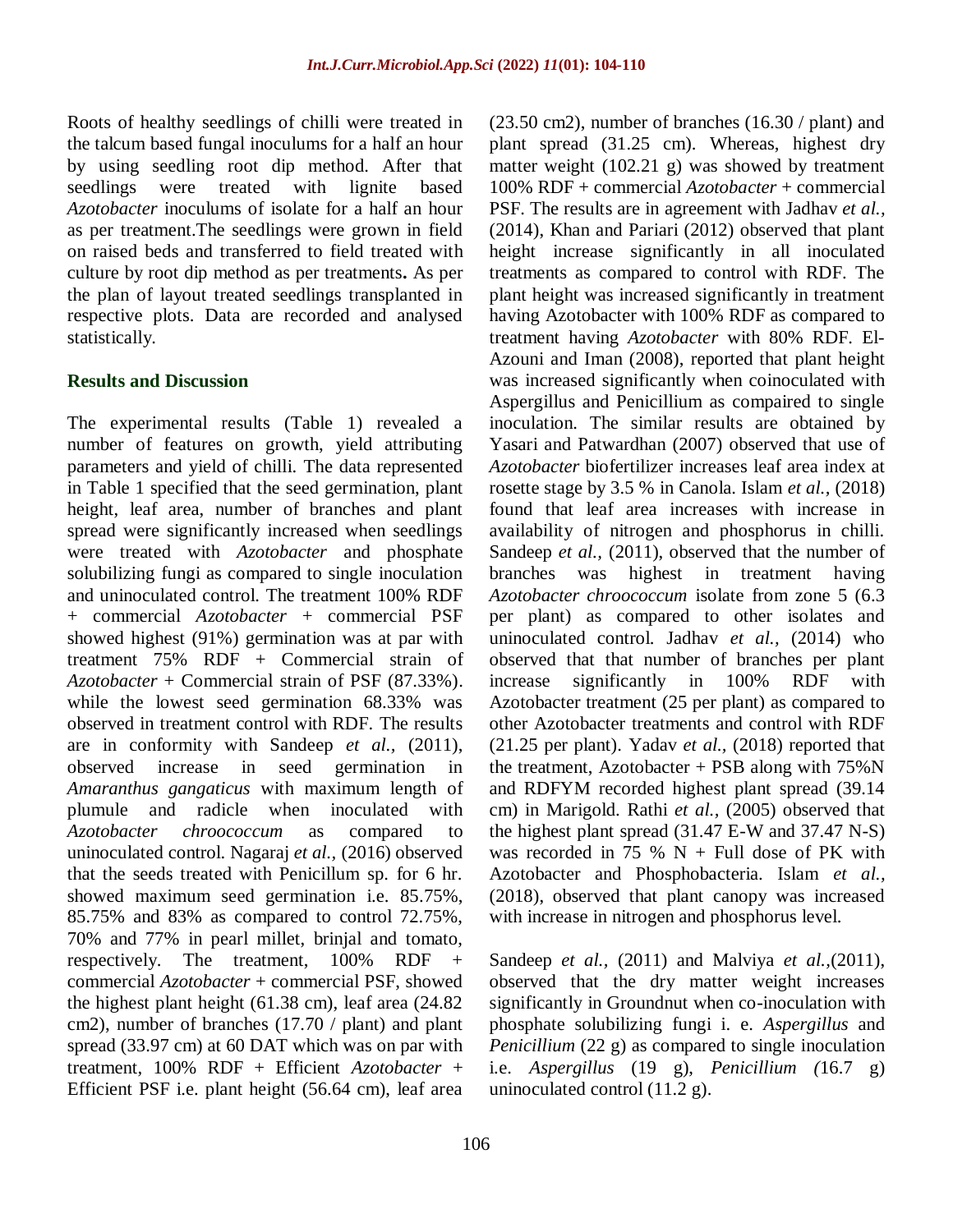| Tr.<br>No.     | <b>Treatment detail</b>                                                                  | <b>Germination</b><br>$\frac{0}{0}$ | <b>Plant</b><br>Height<br>(cm)<br><b>60 DAT</b> | Leaf<br>Area<br>$\text{cm}^2$ )<br><b>60 DAT</b> | Number of<br><b>Branches</b><br>(per plant)<br><b>60 DAT</b> | <b>Plant</b><br><b>Spread</b><br>(cm)<br><b>60 DAT</b> | Dry<br>matter<br>Weight<br>(g) | <b>Number</b><br>of Fruits<br>/ Plant | <b>Yield of</b><br><b>Chilli</b><br>(t/ha) |
|----------------|------------------------------------------------------------------------------------------|-------------------------------------|-------------------------------------------------|--------------------------------------------------|--------------------------------------------------------------|--------------------------------------------------------|--------------------------------|---------------------------------------|--------------------------------------------|
| $T_1$          | $100\%$ RDF + Efficient strain of<br><b>Azotobacter</b>                                  | 78.33                               | 52.58                                           | 22.60                                            | 14.90                                                        | 28.71                                                  | 93.50                          | 35.53                                 | 19.70                                      |
| $T_2$          | $75\%$ RDF + Efficient strain of<br>Azotobacter                                          | 75.00                               | 41.13                                           | 20.10                                            | 11.40                                                        | 20.57                                                  | 81.50                          | 26.00                                 | 14.59                                      |
| $T_3$          | 100% RDF + Efficient strain of PSF                                                       | 72.33                               | 49.78                                           | 21.95                                            | 13.90                                                        | 26.10                                                  | 89.90                          | 32.53                                 | 18.29                                      |
| T <sub>4</sub> | 75% RDF + Efficient strain of PSF                                                        | 70.67                               | 39.61                                           | 19.70                                            | 10.70                                                        | 19.46                                                  | 80.08                          | 24.67                                 | 14.31                                      |
| $T_5$          | $100\%$ RDF + Efficient strain of<br>Azotobacter + Efficient strain of PSF               | 83.00                               | 56.64                                           | 23.50                                            | 16.30                                                        | 31.25                                                  | 98.00                          | 39.00                                 | 21.69                                      |
| $T_6$          | $75\%$ RDF + Efficient strain of<br>Azotobacter+ Efficient strain of PSF                 | 83.00                               | 43.08                                           | 20.70                                            | 12.20                                                        | 22.11                                                  | 84.00                          | 28.33                                 | 15.60                                      |
| $\mathbf{T}_7$ | $100\%$ RDF + Commercial strain of<br><i>Azotobacter</i>                                 | 82.33                               | 55.83                                           | 23.30                                            | 16.00                                                        | 30.92                                                  | 97.00                          | 37.27                                 | 20.97                                      |
| $T_8$          | $100\%$ RDF + Commercial strain of<br><b>PSF</b>                                         | 77.33                               | 53.64                                           | 22.40                                            | 14.70                                                        | 27.80                                                  | 92.80                          | 34.50                                 | 19.45                                      |
| $\mathbf{T}_9$ | $100\%$ RDF + Commercial strain of<br>$Azotobacter + Commercial strain of$<br><b>PSF</b> | 91.00                               | 61.38                                           | 24.82                                            | 17.70                                                        | 33.97                                                  | 102.21                         | 41.67                                 | 25.23                                      |
| $T_{10}$       | 75% RDF + Commercial strain of<br>$Azotobacter + Commercial strain of$<br><b>PSF</b>     | 87.33                               | 47.80                                           | 21.70                                            | 13.50                                                        | 24.80                                                  | 88.00                          | 31.00                                 | 17.62                                      |
| $T_{11}$       | Control (RDF)                                                                            | 68.33                               | 48.42                                           | 21.90                                            | 13.70                                                        | 25.87                                                  | 89.51                          | 32.03                                 | 18.29                                      |
|                | S.E.±                                                                                    | 1.55                                | 1.69                                            | 0.68                                             | 0.58                                                         | 1.20                                                   | 1.59                           | 1.39                                  | 1.23                                       |
|                | C.D. at $5%$                                                                             | 4.59                                | 5.01                                            | 2.02                                             | 1.73                                                         | 3.54                                                   | 4.71                           | 4.11                                  | 3.66                                       |

# **Table.1** Effect of efficient *Azotobacter* and phosphate solubilizing fungi on growth parameters of chilli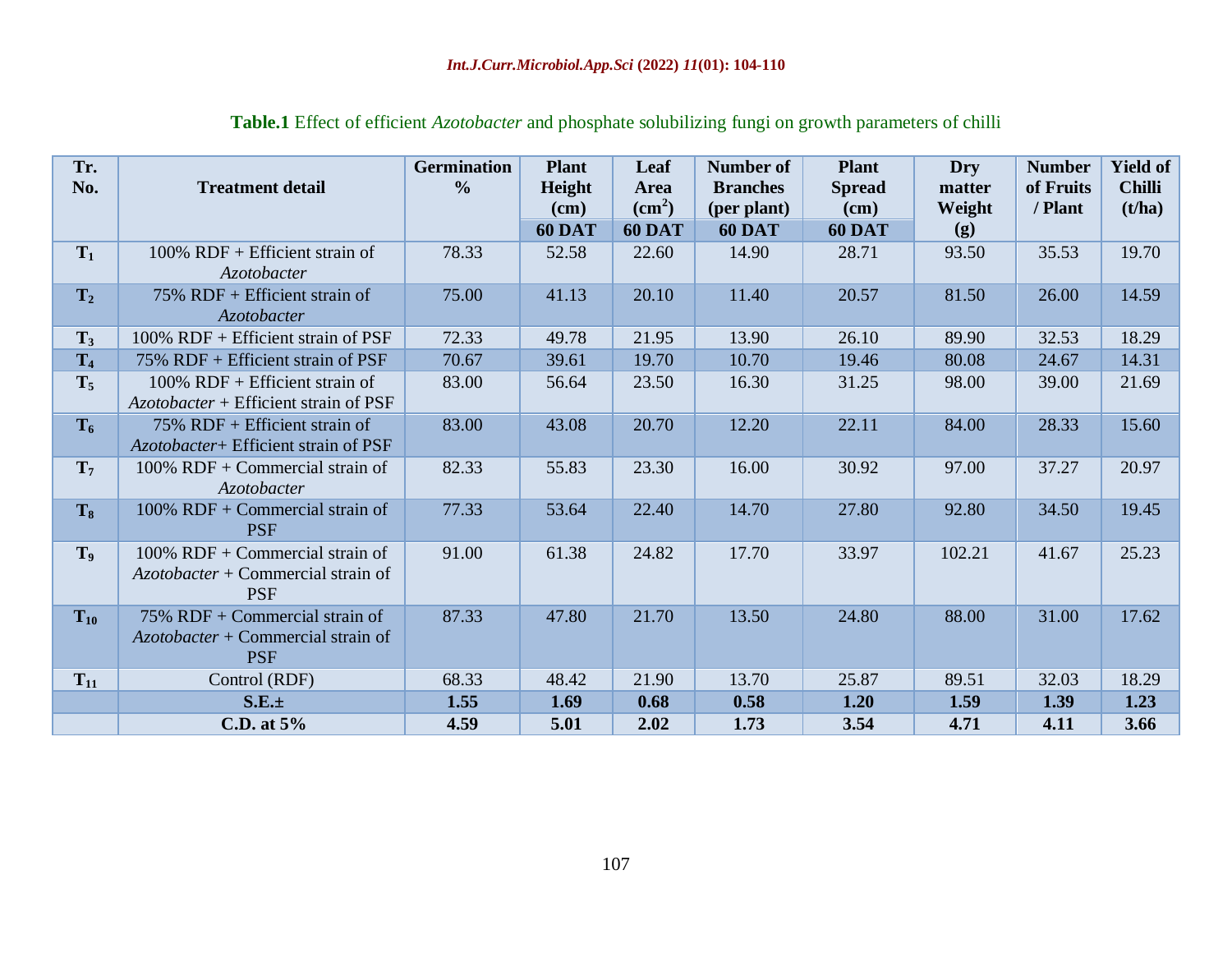**Table.2** Effect of efficient *Azotobacter* and phosphate solubilizing fungi on available NPK in soil after harvest and population count of *Azotobacter* and phosphate solubilizing fungi at 50% flowering

| Tr. No.        |                                                                                          | <b>Available N</b><br>(Kg/ha) | <b>Available P</b><br>(Kg/ha) | <b>Available</b><br>K(Kg/ha) | <b>Microbial Population</b>                 |                                     |  |
|----------------|------------------------------------------------------------------------------------------|-------------------------------|-------------------------------|------------------------------|---------------------------------------------|-------------------------------------|--|
|                |                                                                                          |                               |                               |                              | <b>Azotobacter</b><br>$(10^6 \text{ctu/g})$ | <b>PSF</b><br>$(10^6 \text{ctu/g})$ |  |
| $T_1$          | $100\%$ RDF + Efficient strain of<br>Azotobacter                                         | 173.41                        | 19.08                         | 185.62                       | 21.83                                       | 1.63                                |  |
| T <sub>2</sub> | $75\%$ RDF + Efficient strain of<br>Azotobacter                                          | 162.71                        | 17.51                         | 176.02                       | 18.73                                       | 1.53                                |  |
| $T_3$          | $100\%$ RDF + Efficient strain of PSF                                                    | 168.24                        | 20.62                         | 183.69                       | 16.33                                       | 3.23                                |  |
| T <sub>4</sub> | 75% RDF + Efficient strain of PSF                                                        | 158.87                        | 18.40                         | 175.71                       | 15.73                                       | 2.53                                |  |
| $T_5$          | $100\%$ RDF + Efficient strain of<br>Azotobacter + Efficient strain of PSF               | 176.66                        | 21.59                         | 186.40                       | 19.60                                       | 2.70                                |  |
| $T_6$          | $75\%$ RDF + Efficient strain of<br>Azotobacter+ Efficient strain of PSF                 | 164.29                        | 18.63                         | 178.13                       | 17.33                                       | 2.03                                |  |
| $\mathbf{T}_7$ | $100\%$ RDF + Commercial strain of<br><b>Azotobacter</b>                                 | 174.63                        | 19.38                         | 186.12                       | 22.50                                       | 1.60                                |  |
| T <sub>8</sub> | $100\%$ RDF + Commercial strain of<br><b>PSF</b>                                         | 170.27                        | 20.93                         | 184.56                       | 16.50                                       | 3.37                                |  |
| T <sub>9</sub> | $100\%$ RDF + Commercial strain of<br>$Azotobacter + Commercial strain of$<br><b>PSF</b> | 178.75                        | 22.03                         | 187.22                       | 20.10                                       | 2.93                                |  |
| $T_{10}$       | 75% RDF + Commercial strain of<br>$Azotobacter + Commercial strain of$<br><b>PSF</b>     | 163.13                        | 18.81                         | 180.49                       | 17.80                                       | 2.33                                |  |
| $T_{11}$       | Control (RDF)                                                                            | 166.39                        | 19.04                         | 185.07                       | 16.80                                       | 1.73                                |  |
|                | $S.E. \pm$                                                                               | 2.01                          | 0.48                          | 2.32                         | 0.35                                        | 0.05                                |  |
|                | C.D. at $5%$                                                                             | 5.93                          | 1.44                          | 6.85                         | 1.06                                        | 0.17                                |  |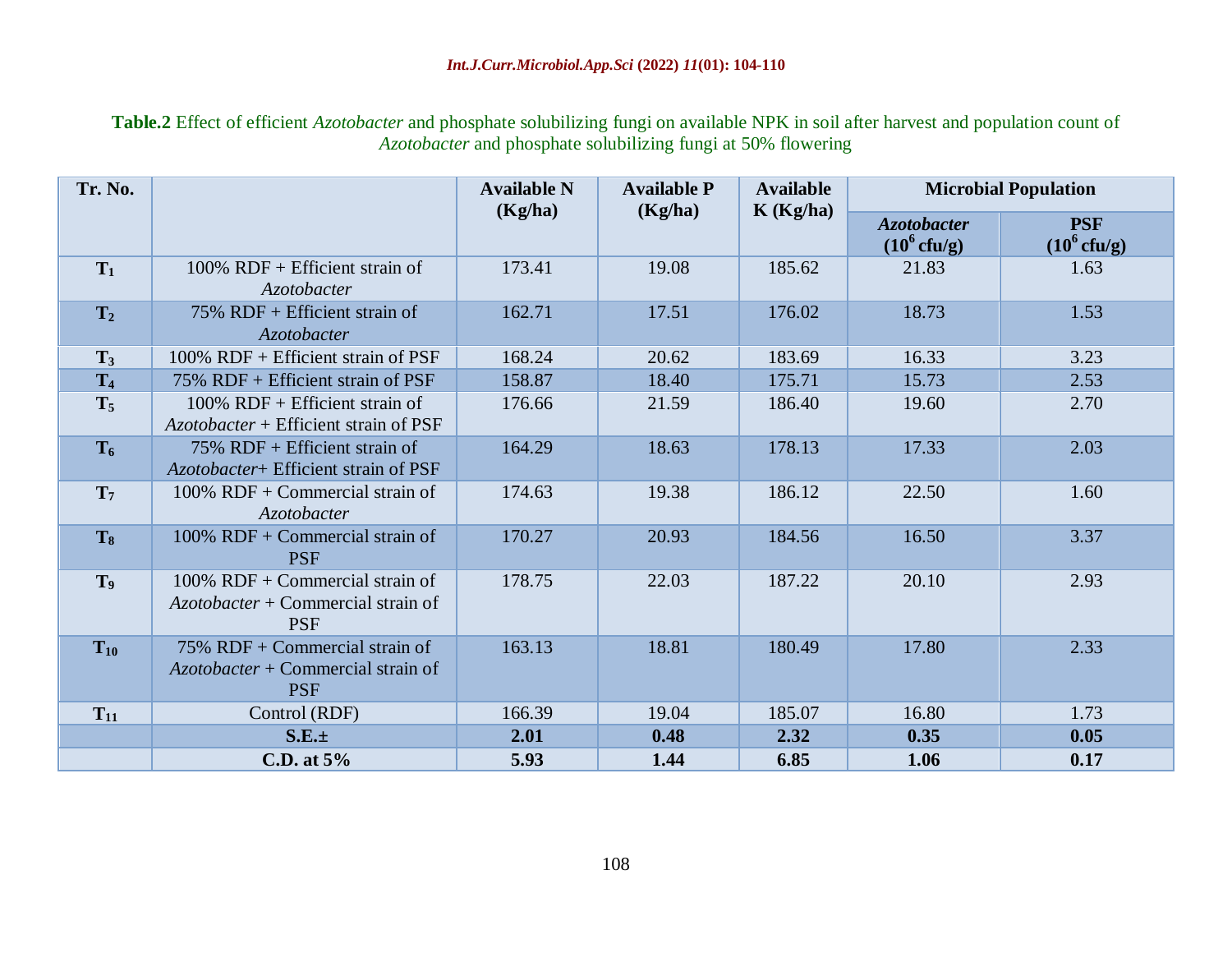The results concern yield parameters revealed that the treatment, 100% RDF + commercial *Azotobacter*  + commercial PSF, showed the highest number of fruits  $(41.67 /$  plant), and green chilli yield  $(25.23 t/$ ha) was on par with treatment  $100\%$  RDF + Efficient *Azotobacter +* Efficient PSF i.e. number of fruits  $(39.00 / \text{plant})$ , and green chilli yield  $(21.69 t)$ ha). The results are in conformity with following researchers. Khan and Pariari (2012) reported that treatment having  $75\%$  N + Full PK with Azotobacter showed significantly increased (79) in number of fruits per plant as compared to other Azotobacter treatments and control with RDF (71.85) in chilli.

Jadhav *et al.,* (2014) treatment, 80% N + 100% PK with Azotobacter showed highest (77.75) number of fruits per plant as compared to other Azotobacter treatments and control with RDF (72.50) in chilli crop.

The analysis of results from Table 2 stated that, the use of Azotobacter and PSF significantly increases available N, P and K in some amount as compared to control. The highest available N (178.75 Kg/ha), P (22.03 Kg/ha) and K (187.22 Kg/ha) was showed by treatment, 100% RDF + commercial *Azotobacter*  + commercial PSF which was on par with treatment, 100% RDF + Efficient *Azotobacter +* Efficient PSF i.e. available N (176.66 Kg/ha), P (21.59 Kg/ha) and K (186.40 Kg/ha) in soil after harvest. The results are in agreement with the following researchers. Mehana and Wahid (2002) reported that the highest total N (219 mg/Kg soil) was observed in treatment *Rhizobium leguminosarum* + 15.5 Kg P2O5 per fed + *Aspergillus niger* followed by treatment *Rhizobium leguminosarum* + 15.5 Kg P2O5 per fed + *Penicillium pinophilum* (196 mg/Kg soil) and the highest level of available P (26 mg/Kg soil) was observed in treatment *Rhizobium leguminosarum* + 31 Kg P2O5 per fed + *Penicillium pinophilum*. El-Azouni (2008) revealed that the inoculation of Phosphate solubilizing fungi increases the available P in soil as compared to uninoculated treatments. The highest available P (7.1 ppm) was observed in treatment soil + TCP + *Aspergillus niger* + *Penicillium italicum.*

#### **References**

- Ahmad, F., Ahmad, I. and Khan M. (2005). Indole acetic acid production by the indigenous isolates of Azotobacter and fluorescent Pseudomonas in the presence and absence of tryptophan. Turkish journal of Biology, (29): 29-34
- El-Azouni and Iman, M. (2008). Effect of phosphate solubilizing fungi on growth and nutrient uptake of soybean plant. *Journal of Applied Sciences Research,* 4 (6): 592-598.
- Islam, M. R., Sultana, T., Haque, M. A., Hossain, M. I., Sabrin, N. and Islam, R. (2018). Growth and yield of chilli influenced by nitrogen and phosphorus. Journal of Agriculture and Veterinary Science, 11 (5): 54-68.
- Jadhav, P. B., Dekhane, S. S., Saravaiya, S. N., Tekale, G. S., Patil, S. J., and Patel, D. J. (2014). Effect of nitrogen fixing azotobacter and azospirillum on growth and yield of chilli (*Capsicum* sp. L.) cv. Acharya. *International J. Innovative Research and Studies*, 3 (5): 828-832.
- Kass, D. L. and Alexander, M. (1971). Nitrogen fixation by *Azotobacter paspali* in association with Bahiagrass (*Paspalum notatum)*. *Soil Science Society of America Journal.* 35: 286-289.
- Khan, S. and Pariari, A. (2012). Effect of N-Fixing Biofertilizers on growth, yield and quality of Chilli (*Capsicum Annuum* L.). *The Bioscan*, 7 (3): 481-482.
- Lee, K. D., Bai, Y., Smith, D., Han, H. S. and Supanjani, S. 2005. "Isolation of plant growth promoting endophytic bacteria from bean nodule"*. Res. J. Agric. Biol. Sci.,* No. 1(3: pp. 232- 236.
- Malviya, J., Singh, K. and Joshi, V. (2011). Effect of phosphate solubilizing fungi on growth and nutrient uptake of groundnut (*Arachis hypogea*) plants. Advances in Bioresearch, 2 (2): 110-113.
- Mehana, T. A. and Wahid, O. A. (2002). Associative effect of phosphate dissolving fungi,